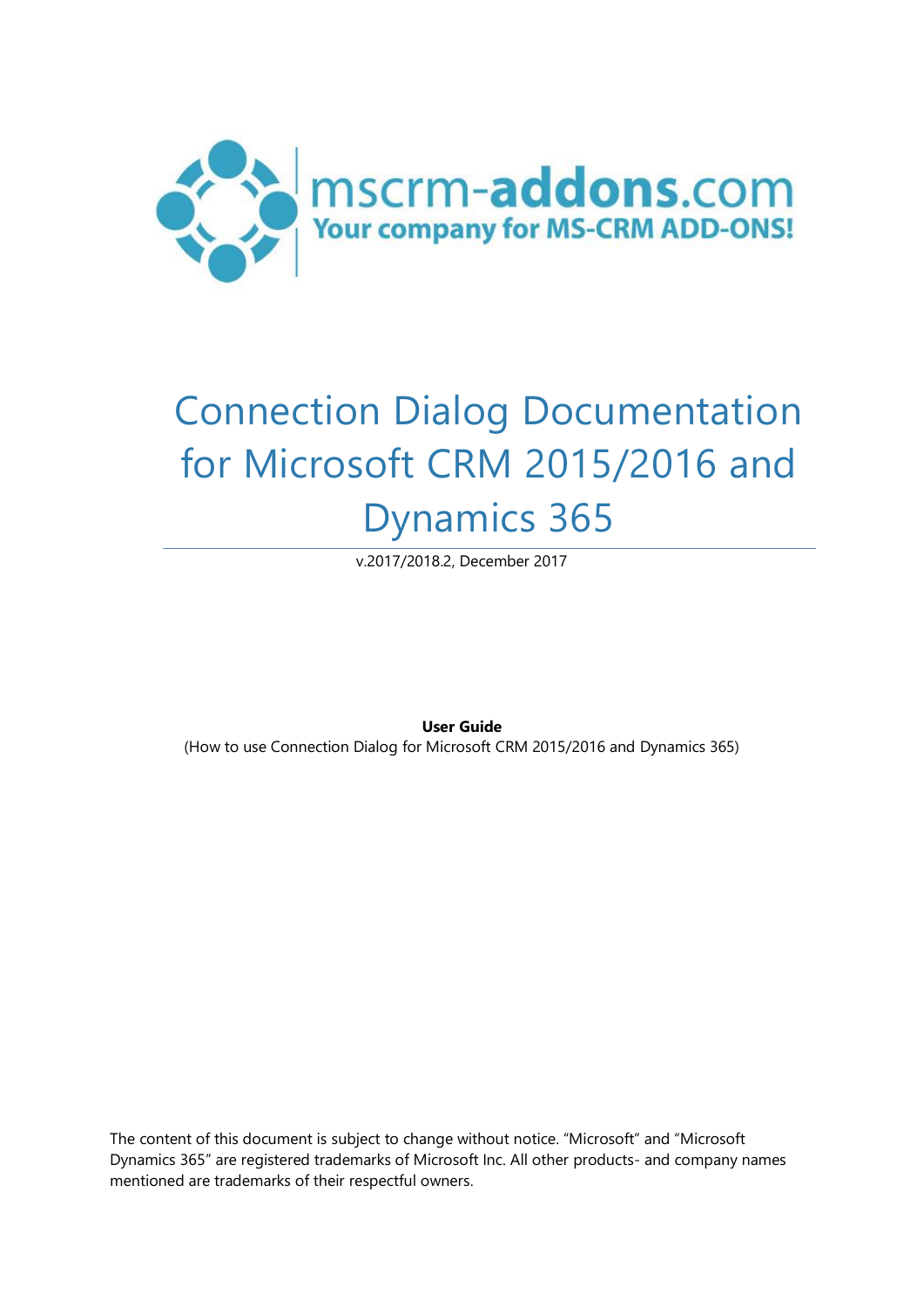

#### **CONTENT**

| $\mathbf{2}$ |             |  |  |  |  |
|--------------|-------------|--|--|--|--|
|              | 2.1         |  |  |  |  |
|              | 2.2         |  |  |  |  |
|              | 2.3         |  |  |  |  |
|              | 2.4         |  |  |  |  |
|              | 2.5         |  |  |  |  |
|              | $3^{\circ}$ |  |  |  |  |
| 4            |             |  |  |  |  |
|              |             |  |  |  |  |
|              |             |  |  |  |  |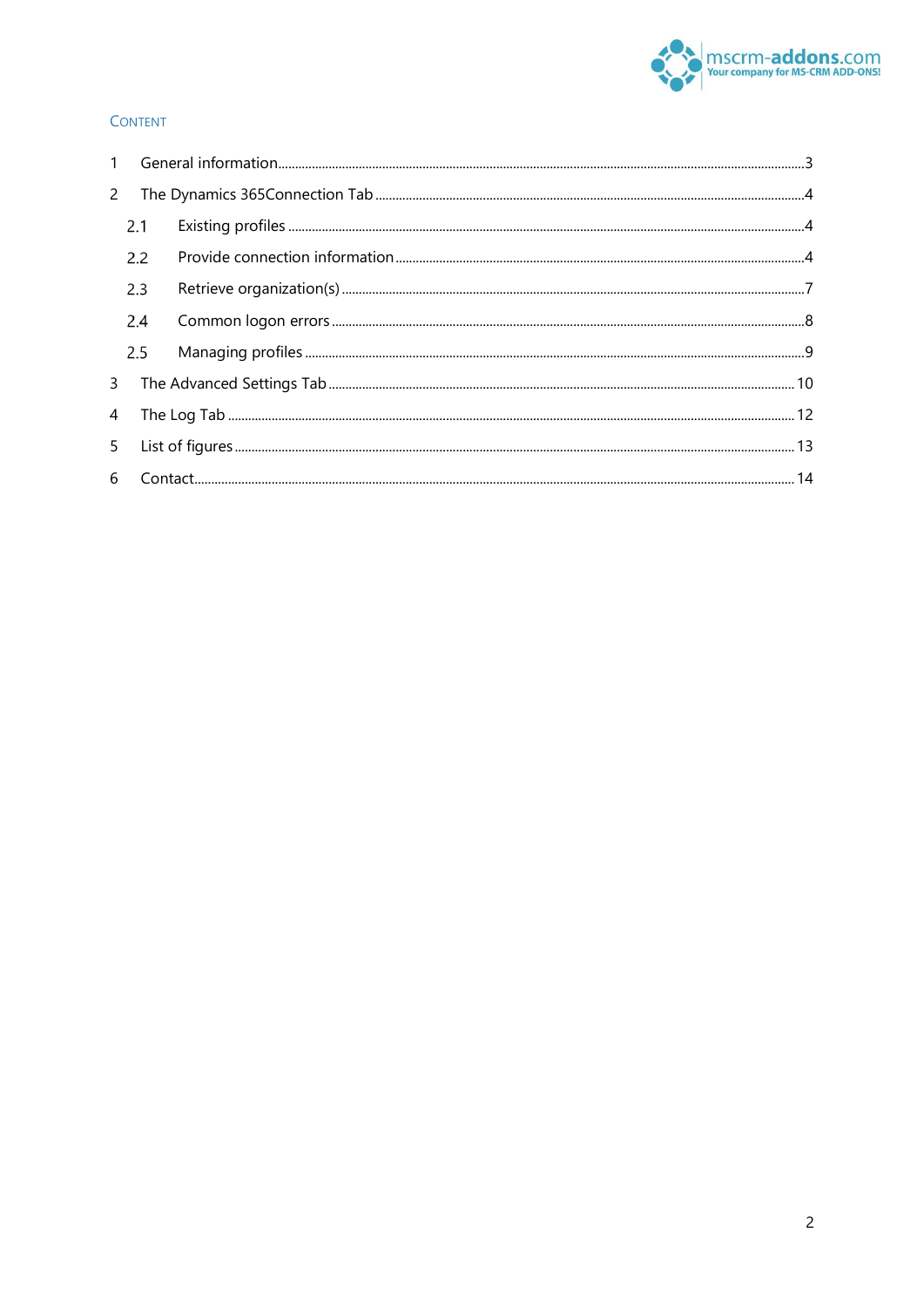

# <span id="page-2-0"></span>1 General information

Our products require a connection to Microsoft Dynamics 365. Use the Dynamics 365 Connection Setup to connect to Dynamics 365 and to manage your connection(s).

You can select your Dynamics 365 Type, authenticate as a Dynamics 365 user, retrieve your (all available) organization(s), specify your settings and/or have a look at the log in this dialog.

|                                                                                                                                                                                                             | Logon information                                                                                           |        |  |  |  |  |
|-------------------------------------------------------------------------------------------------------------------------------------------------------------------------------------------------------------|-------------------------------------------------------------------------------------------------------------|--------|--|--|--|--|
| Welcome to your Dynamics 365 Connection setup.<br>Please specify your connection details to connect to Dynamics 365. If you do not know the<br>connection details, please contact your system administrator |                                                                                                             |        |  |  |  |  |
| Dynamics 365 Connection   Advanced Settings                                                                                                                                                                 | Log                                                                                                         |        |  |  |  |  |
| <b>Existing Profiles</b>                                                                                                                                                                                    | v                                                                                                           | Manage |  |  |  |  |
| Select your Dynamics 365 Type                                                                                                                                                                               |                                                                                                             |        |  |  |  |  |
| $\bigcirc$ OnPremise                                                                                                                                                                                        | C Online<br>○ IFD/Hosted                                                                                    |        |  |  |  |  |
| Dynamics 365 Server-Url:                                                                                                                                                                                    |                                                                                                             |        |  |  |  |  |
| https://                                                                                                                                                                                                    |                                                                                                             |        |  |  |  |  |
| <b>Authenticated as:</b><br><b>Username</b>                                                                                                                                                                 | Prefer Server2Server authentication<br>Use default Credentials Not enough information<br>Domain<br>Password |        |  |  |  |  |
| Organization information:                                                                                                                                                                                   | Retrieve all                                                                                                |        |  |  |  |  |
| <b>Friendly name</b>                                                                                                                                                                                        | ServiceURL<br>Unique name                                                                                   |        |  |  |  |  |
|                                                                                                                                                                                                             | OK                                                                                                          | Cancel |  |  |  |  |

*Figure 1: Dynamics 365 Connection setup*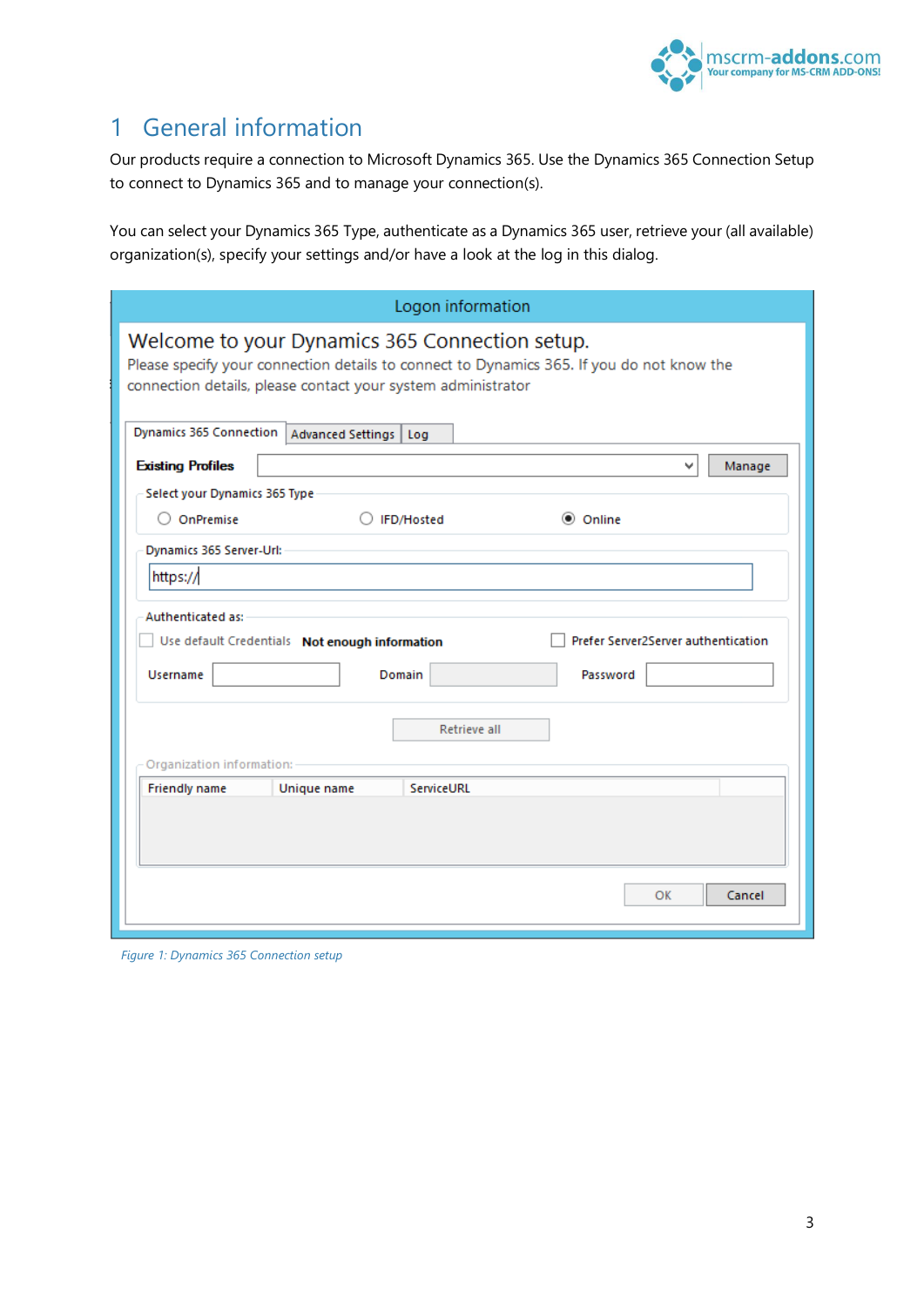

# <span id="page-3-0"></span>2 The Dynamics 365Connection Tab

# <span id="page-3-1"></span>2.1 Existing profiles

If you have connected to this Dynamics 365 organization before you will find an existing profile. By selecting the profile, all information will be filled in automatically. You only should wait till the process is finished. Then you will notice this when one or more organizations are shown in the "Organization Information" section in the lower area of the dialog. The target organization will be highlighted in grey. Click on the *[OK]*-button to continue.

If this is a new installation or you want to connect to different organization follow the next steps. You can find further information about profiles in chapter [2.5](#page-8-0) M[ANAGING PROFILES](#page-8-0).

## <span id="page-3-2"></span>2.2 Provide connection information

Depending on the type of your Dynamics 365 organization you have to select between "OnPremise", "IFD/Hosted" and "Online".

| Select your Dynamics 365 Type                                    |                |                   |
|------------------------------------------------------------------|----------------|-------------------|
| OnPremise                                                        | IFD/Hosted     | $\odot$<br>Online |
| Figure 2: Select your Dynamics 365 Type                          |                |                   |
| <b>1</b> ONPREMISE                                               |                |                   |
| Dynamics 365 Server-Url:                                         |                |                   |
| http://crm:5555                                                  |                | 1                 |
| Authenticated as:<br>Use default Credentials Integrated Security | $\overline{2}$ |                   |
| <b>Username</b>                                                  | Domain         | Password          |
|                                                                  | Retrieve all   |                   |
| Figure 3: Select Dynamics 365 Type - onPremise                   |                |                   |
| the contract of the contract of                                  |                |                   |



Per default, the Dynamics 365 Server-Url is empty and you must enter your Dynamics Server-Url.

On-premise Dynamics 365 is installed and run on computers on your premises, not at a remote facility.

The above screenshot displays an example of a correctly filled Dynamics 365 Server-URL. In our example, we use the port 5555**(1).** If you do not have a port, the system uses the standard port :80 in the background.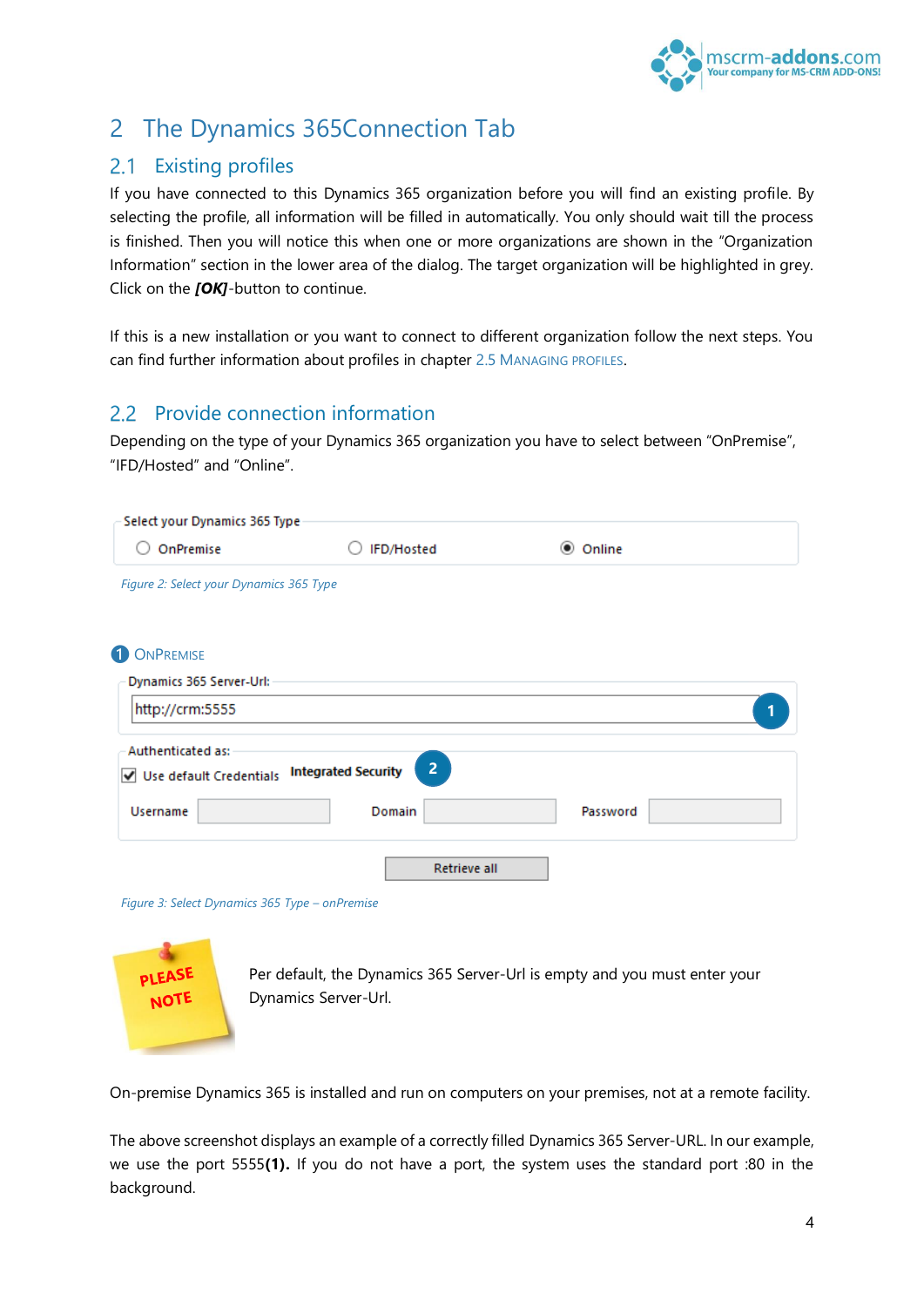

Standard Dynamics 365 most likely run with http:// protocol. If you check the default credentials check box, Microsoft Windows will use the Integrated Security and log you in with your user login **(2).**

If you uncheck the default credentials check box, you must enter your username, domain and your password manually.

In case you have one, please do not forget to enter the port and please make sure that you use the right protocol (http:// or https://)!

### ❷ IFD/HOSTED

If IFD hosted, your Dynamics 365 is connected via ADFS, a software component that provides users with single sign-on access to systems and/or applications located across organizational boundaries. The login via Integrated Security ("Use default Credentials" – option) is not possible in combination with IFD/Hosted.

There are two options to enter your credentials in case you use an IFD hosted Dynamics 365:

#### ❶ Enter your **username and your domain extra**.



Depending on your IFD Host, it could happen, that you are provided with an error message when you enter your credentials this way. In that case, please, enter them the way it is shown in option 2.

| Select your Dynamics 365 Type                                    |                     |              |  |  |  |  |
|------------------------------------------------------------------|---------------------|--------------|--|--|--|--|
| OnPremise                                                        | ◎ IFD/Hosted        | Online       |  |  |  |  |
| Dynamics 365 Server-Url:                                         |                     |              |  |  |  |  |
| https://orgname.crm.ptm-edv.at                                   |                     |              |  |  |  |  |
| Authenticated as:<br>Use default Credentials yourdomain\youruser | 1                   |              |  |  |  |  |
| <b>Username</b><br><i>vouruser</i>                               | Domain yourdomain   | Password<br> |  |  |  |  |
|                                                                  | <b>Retrieve all</b> |              |  |  |  |  |

*Figure 4: IFD/Hosted – username and domain extra*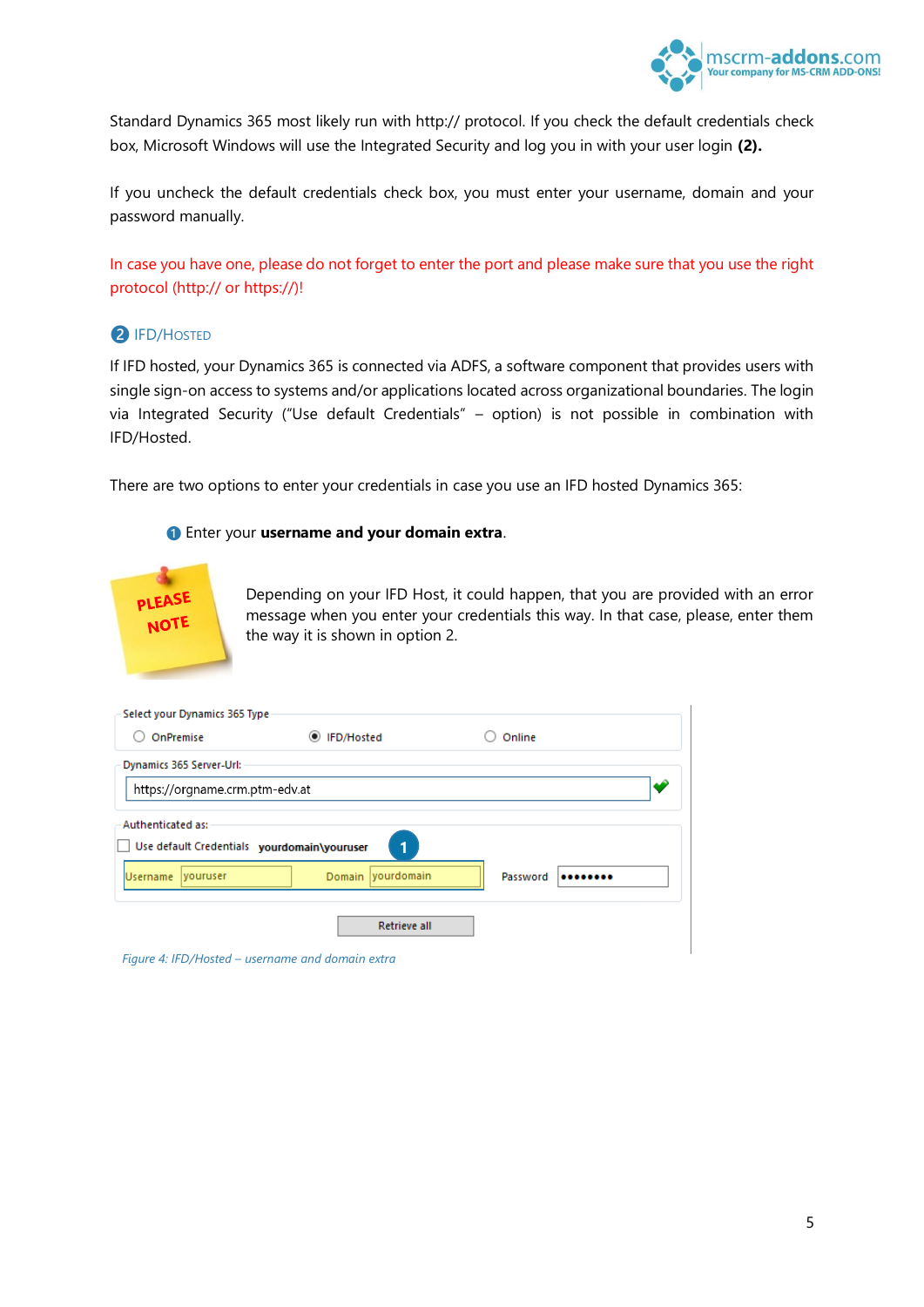

❷ Enter **your username + @ + your domain** in the field [Username] and leave the field [Domain] blank. Do not forget to enter the password!

| OnPremise                                                        | IFD/Hosted<br>$\odot$ | Online   |  |
|------------------------------------------------------------------|-----------------------|----------|--|
| Dynamics 365 Server-Url:                                         |                       |          |  |
| https://orgname.crm.ptm-edv.at                                   |                       |          |  |
| Authenticated as:<br>Use default Credentials youruser@yourdomain | 2 <sup>1</sup>        |          |  |
| puruser@yourdomain<br><b>Username</b>                            | Domain                | Password |  |
|                                                                  |                       |          |  |

*Figure 5: IFD/Hosted – Username and domain together*



Do not forget to enter the port (if you use one) and pay attention to the protocol! IFD solutions are very often connected with https:// protocol! Basically, you could also enter http:// protocol, but the Dynamics 365 connection would not work!

### **3** ONLINE

If your Dynamics 365 is an online hosted version (e.g. connected via Microsoft Office 365), the data center is preset **1**.



It is not possible to use http:// protocol in this caseis not possible to insert a domain in the field [Domain]! You must use the combination of Username  $+$   $@ +$  Domain in the field [Username] and you cannot use the Integrated Security option!

| Select your Dynamics 365 Type          |                                                                      |                                     |
|----------------------------------------|----------------------------------------------------------------------|-------------------------------------|
| OnPremise                              | IFD/Hosted                                                           | $\circ$<br>Online                   |
| Dynamics 365 Server-Url:               |                                                                      |                                     |
|                                        | https://d1054emea09101200.crm4.dynamics.com<br>$\overline{1}$        |                                     |
| Authenticated as:                      | Use default Credentials vouruser@crm4.dynamics.com<br>$\overline{2}$ | Prefer Server2Server authentication |
| r@crm4.dynamics.com<br><b>Username</b> | Domain                                                               | Password                            |
|                                        | <b>Retrieve all</b>                                                  |                                     |

*Figure 6: Online*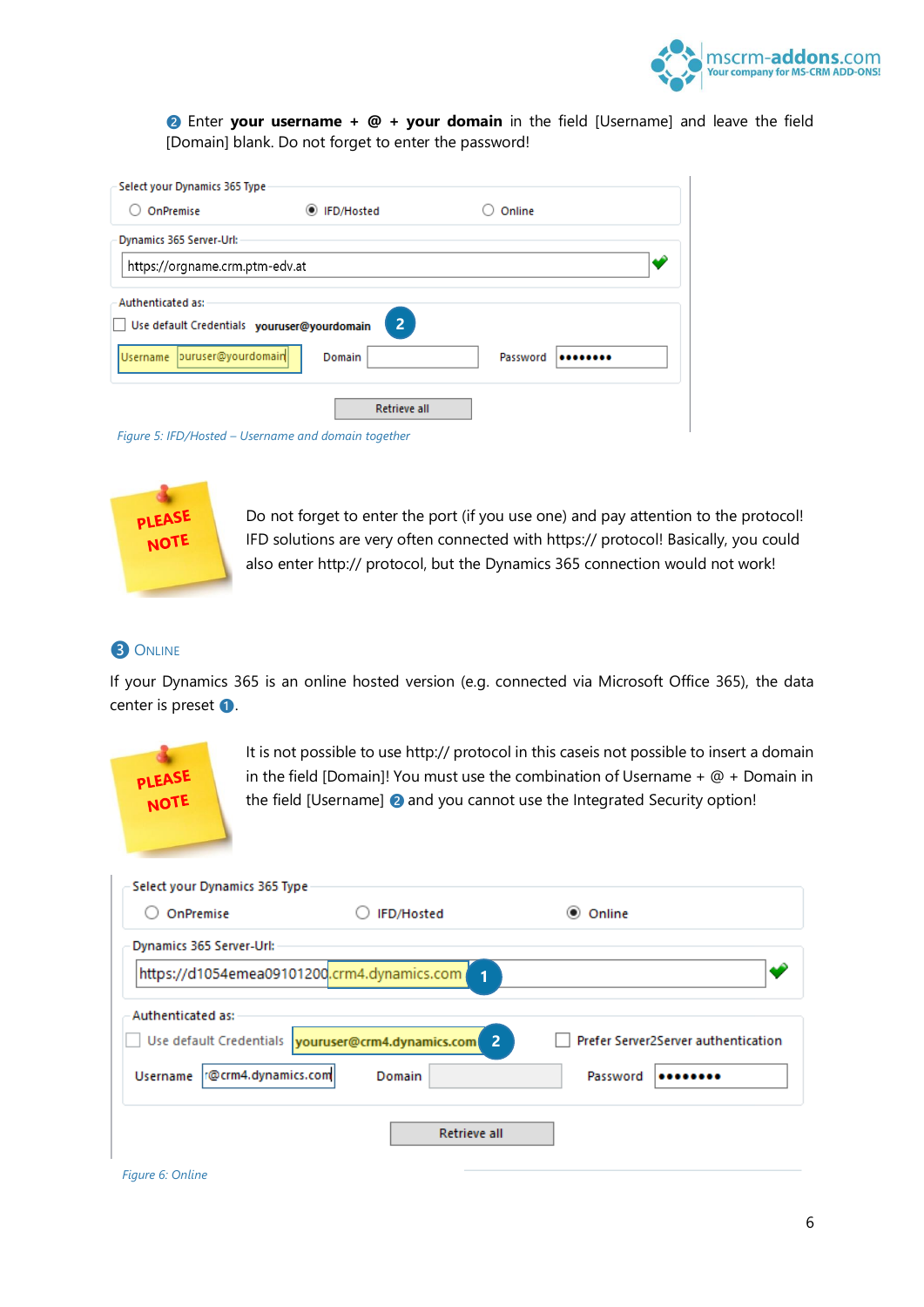

## <span id="page-6-0"></span>2.3 Retrieve organization(s)

If your credentials were entered properly, you can proceed with the next step:

| Organization information:                        |                   |                   |                |              |
|--------------------------------------------------|-------------------|-------------------|----------------|--------------|
| <b>Friendly name</b>                             | Unique name       | ServiceURL        |                | ⋏            |
| <b>OD</b> D1054EMEA0910                          | d1054emea09101200 | d1054emea09101200 |                | Ξ            |
| ms-cent-pre0118                                  | ms-cent-pre0118   | ms-cent-pre0118   |                |              |
| PTM EDV System                                   | orgf1ab6a5d       | mscrm-addons2     | $\overline{2}$ |              |
| <b>O</b> DTM FDV System                          | meerm addone      | meerm addone      |                | $\checkmark$ |
| Cancel<br>OK<br>Figure 7: Retrieve organizations |                   |                   |                |              |

### **Select your organization:**

**O** RETRIEVE ALL ORGANIZATIONS

Get a list of all available organizations by clicking on the *[Retrieve all]*-button.

### **2** ORGANIZATION INFORMATION

Listing of all organizations accessible to the given user.

### Please note: Usually you will only see one organization.

Select the organization you want to connect to and hit the *[OK]*-button.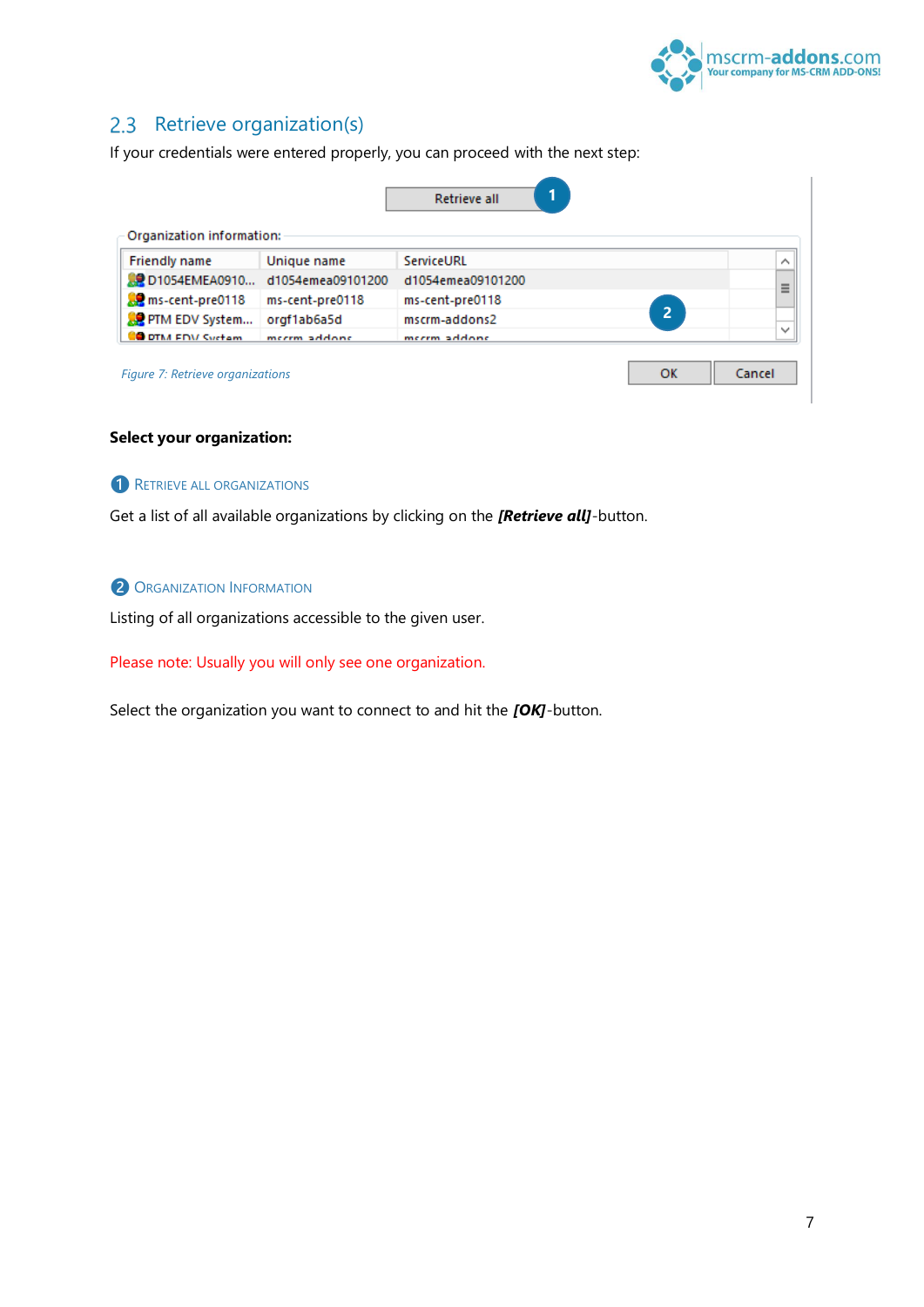

# <span id="page-7-0"></span>2.4 Common logon errors

| Standard (onPremise) |                                                                                               |    | IFD (Hosted)                        |          | Crm Online   |
|----------------------|-----------------------------------------------------------------------------------------------|----|-------------------------------------|----------|--------------|
| CRM Server-Url:      |                                                                                               |    |                                     |          |              |
| http://<br>v         | crm.svr:5555                                                                                  |    |                                     |          | $\mathbf{2}$ |
|                      | <b>Mscrm-Addons Connection Manager</b><br>This connection did not discover any Organizations! |    | $\pmb{\times}$<br>$_{\text{inner}}$ | Password |              |
|                      |                                                                                               | OK | ations                              |          |              |

*Figure 8: Logon errors #1*

To solve this issue, please recheck your Dynamics 365 Server-URL and the protocol. Should the error persist, please navigate to the "Log" tab and mail the whole content to our support team.

|                            | Standard (onPremise)                      | IFD (Hosted)                                                                  |          | Crm Online     |
|----------------------------|-------------------------------------------|-------------------------------------------------------------------------------|----------|----------------|
| CRM Server-Url:            |                                           |                                                                               |          |                |
| http://<br>v               | crm:5555                                  |                                                                               |          |                |
| Authenticated as:          | Use default Credential onedomain \oneuser |                                                                               |          |                |
| Username                   | oneuser                                   | Domain onedomain                                                              | Password |                |
|                            |                                           | <b>Crm Connection Dialog</b>                                                  |          | $\pmb{\times}$ |
| Organizatio<br>Friendly na | username and password                     | The credentials for your user caused an authentication failure. Please verify |          |                |
|                            |                                           |                                                                               |          | OK             |

*Figure 9: Logon errors #2*

To solve this issue, please recheck your credentials. Should the error persist, please contact our support team.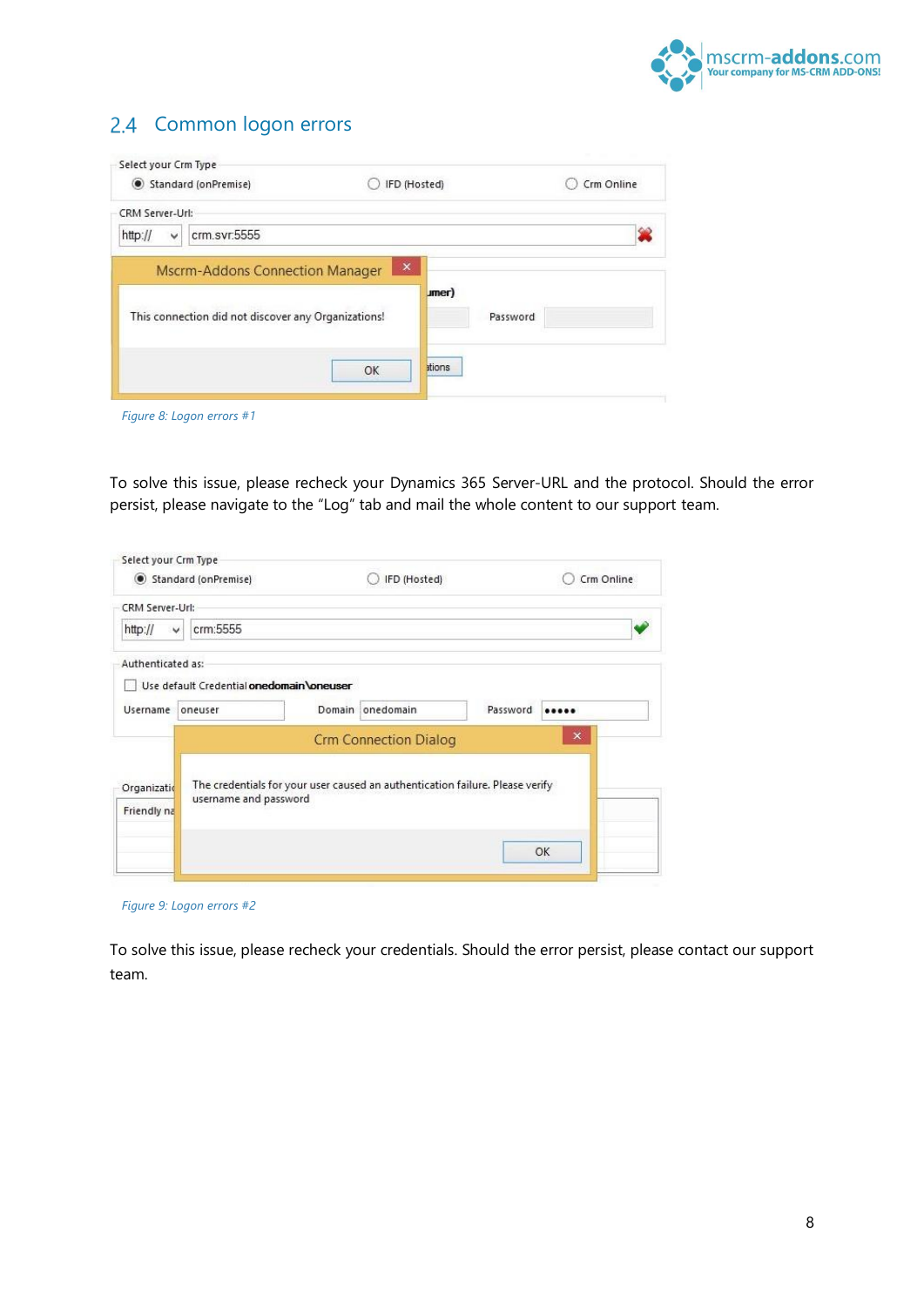

### <span id="page-8-0"></span>2.5 Managing profiles

| Dynamics 365 Connection   Advanced Settings   Log |  |  |              |        |  |
|---------------------------------------------------|--|--|--------------|--------|--|
| <b>Existing Profiles</b>                          |  |  | $\checkmark$ | Manage |  |
|                                                   |  |  |              |        |  |

*Figure 10: Managing Profiles* 

❶ Select a profile by opening the drop-down menu. If you had more than one Dynamics 365 profile, you could switch between your profiles here. Per default, the drop-down menu is empty.

#### Please note: the average Dynamics 365 user has most likely only one profile.

❷ Clicking on the *[Manage]*-button, will open a new window in which your Dynamics 365 profiles can be managed. Per default, the window is empty. As soon as you have at least one available profile, you can manage this profile here (for example rename or delete a profile).

| <b>Manage Profiles</b><br>×                                                                                                                                                                                                                                                                                                                                                                                                                                                                                                                                                                                                                       |
|---------------------------------------------------------------------------------------------------------------------------------------------------------------------------------------------------------------------------------------------------------------------------------------------------------------------------------------------------------------------------------------------------------------------------------------------------------------------------------------------------------------------------------------------------------------------------------------------------------------------------------------------------|
| <b>Available Profiles</b>                                                                                                                                                                                                                                                                                                                                                                                                                                                                                                                                                                                                                         |
| IHKCUI cm:5555<br>[HKLM] AutoMergeService - cm2016<br>[HKLM] cm.cmtest.local:5555 - CRM2013<br>Ξ<br>[HKLM] AttachmentExtractorService - Standard<br>[HKCU] cm: 5555 - Standard - user<br><b>IHKLMI AutoMergeService - Standard</b><br><b>IHKLMI AutoMergeService - Standard</b><br>[HKLM] AttachmentExtractorService - PTMEDVSystemeG<br><b>IHKLMI AttachmentExtractorService - Standard</b><br>[HKLM] mscmaddonsdev2.cm4.dynamics.com - PTM ED<br>[HKCU] https://mstnd204671.cm.dynamics.com - Contos<br><b>IHKLMI AutoMergeService - Standard</b><br>[HKLM] https://d1054emea09101200.cm4.dynamics.con<br>[HKCU] AutoMergeService - orgf1ab6a5d |
| Delete<br>Close<br>Rename                                                                                                                                                                                                                                                                                                                                                                                                                                                                                                                                                                                                                         |

*Figure 11: Delete/Rename Profiles* 

Please note: Per default, the window is empty. In our example, we have used some random profiles for illustration purposes.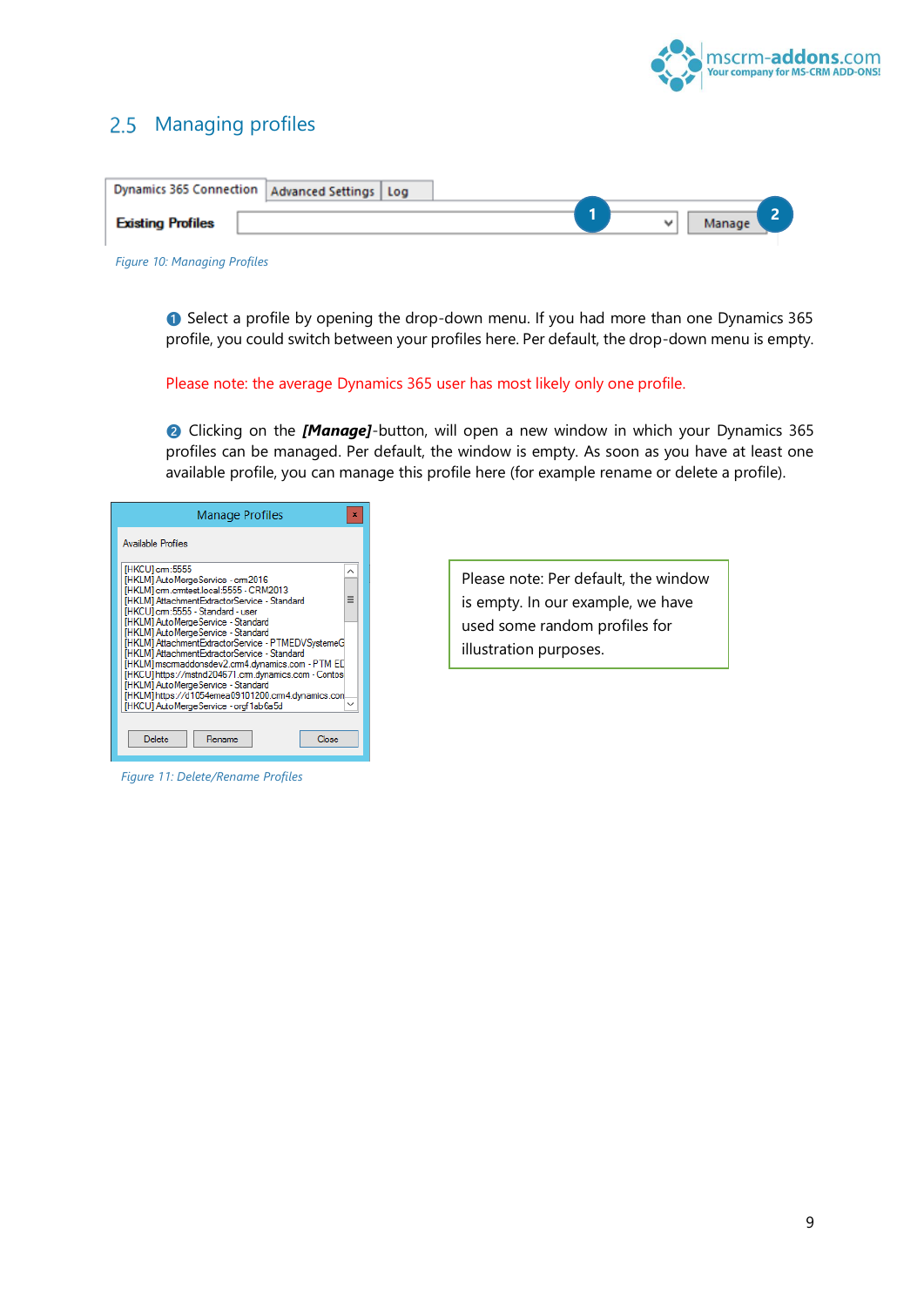

# <span id="page-9-0"></span>3 The Advanced Settings Tab

| Logon information                                                                                                                                                                                           |
|-------------------------------------------------------------------------------------------------------------------------------------------------------------------------------------------------------------|
| Welcome to your Dynamics 365 Connection setup.<br>Please specify your connection details to connect to Dynamics 365. If you do not know the<br>connection details, please contact your system administrator |
| Advanced Settings<br>Dynamics 365 Connection<br>Log<br>- Dynamics 365 online options<br>Logon with Server to Server authentication                                                                          |
| Specify your proxy settings:<br>Proxy-Url: (Windows internet settings do not have a Proxy)<br>Enable explicit Proxy   Use WPAC script<br><b>Disable all Proxies</b><br>2 <sup>1</sup>                       |
| http://<br>v<br>Authenticated to Proxy as:<br>V Use default Credential Not enough information to connect                                                                                                    |
| <b>Username</b><br>Domain<br>Password                                                                                                                                                                       |
| Advanced<br>$\overline{\mathbf{3}}$<br>use HomeRealm Discovery<br>Override Organization URL                                                                                                                 |
| <b>HomeRealm Server</b><br>https://                                                                                                                                                                         |

### **DYNAMICS 365 ONLINE OPTIONS**

Enable this option, if you still use a Live ID to logon to Dynamics 365 Online.

### **2** SPECIFY YOUR PROXY SETTINGS

#### **Per default, the settings of the system are used.**

#### *Enable explicit Proxy*

Check this checkbox only if you want to explicitly use the specified proxy for the Dynamics 365 connection.

#### *Use WPAC script*

The connection tries to load the WPAC script from the given URL, when accessing Dynamics 365.

*Figure 12: Advanced Settings*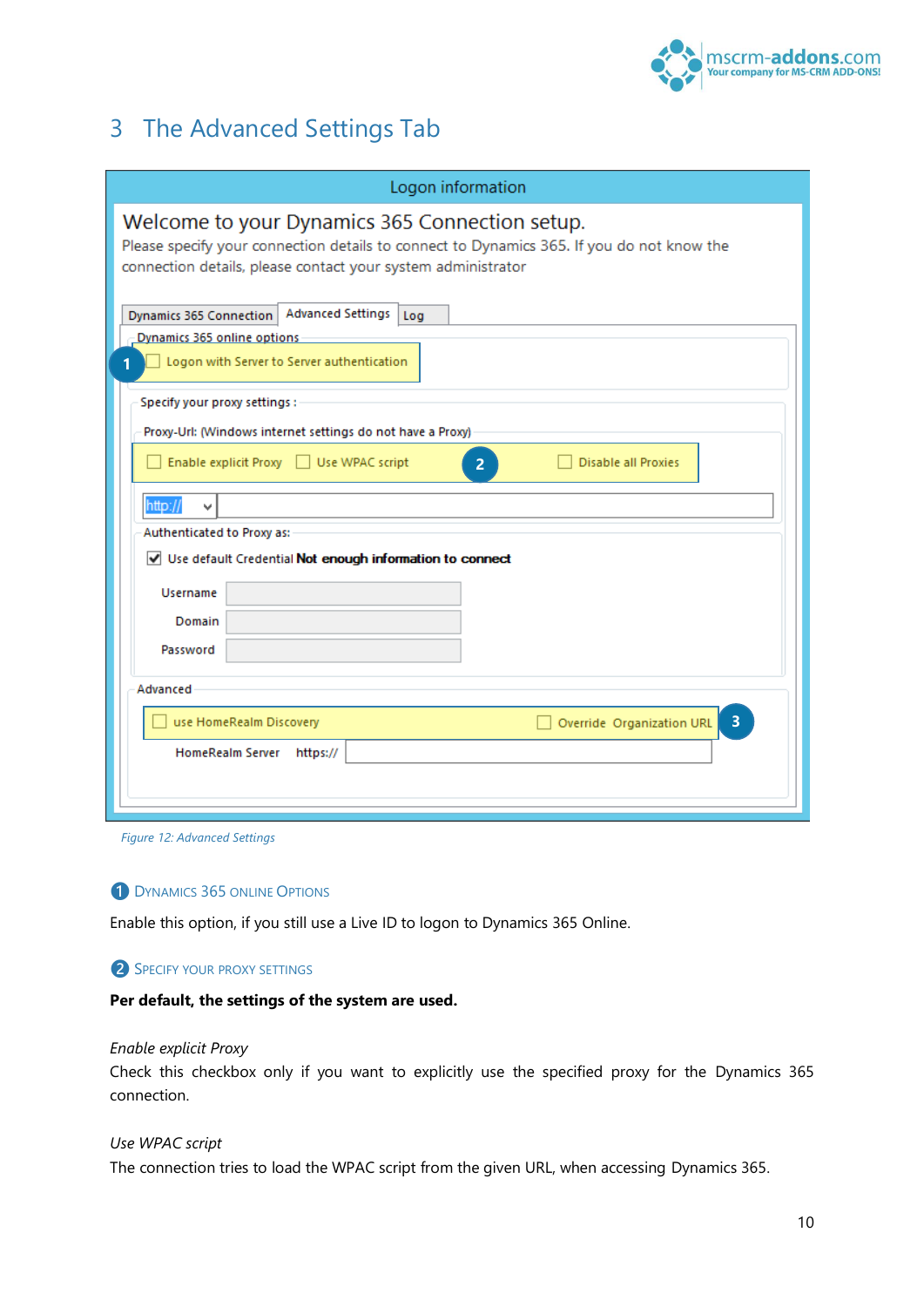

## *Disable all Proxies*  Check this checkbox to disable all proxies for the Dynamics 365 connection.

### **3** ADVANCED

### *Override Organization URL*

Check this checkbox if you use load balanced environments. This will ensure that the connection dialog uses the Dynamics 365 URL specified on the general tab. Instead of using the URL returned by the disco service. Ensure you are using the actual node name instead of the load balancer URL on the general tab.

### *Use HomeRealm Discovery*

If you check this box, make sure that you enter the server with the port in the general tab!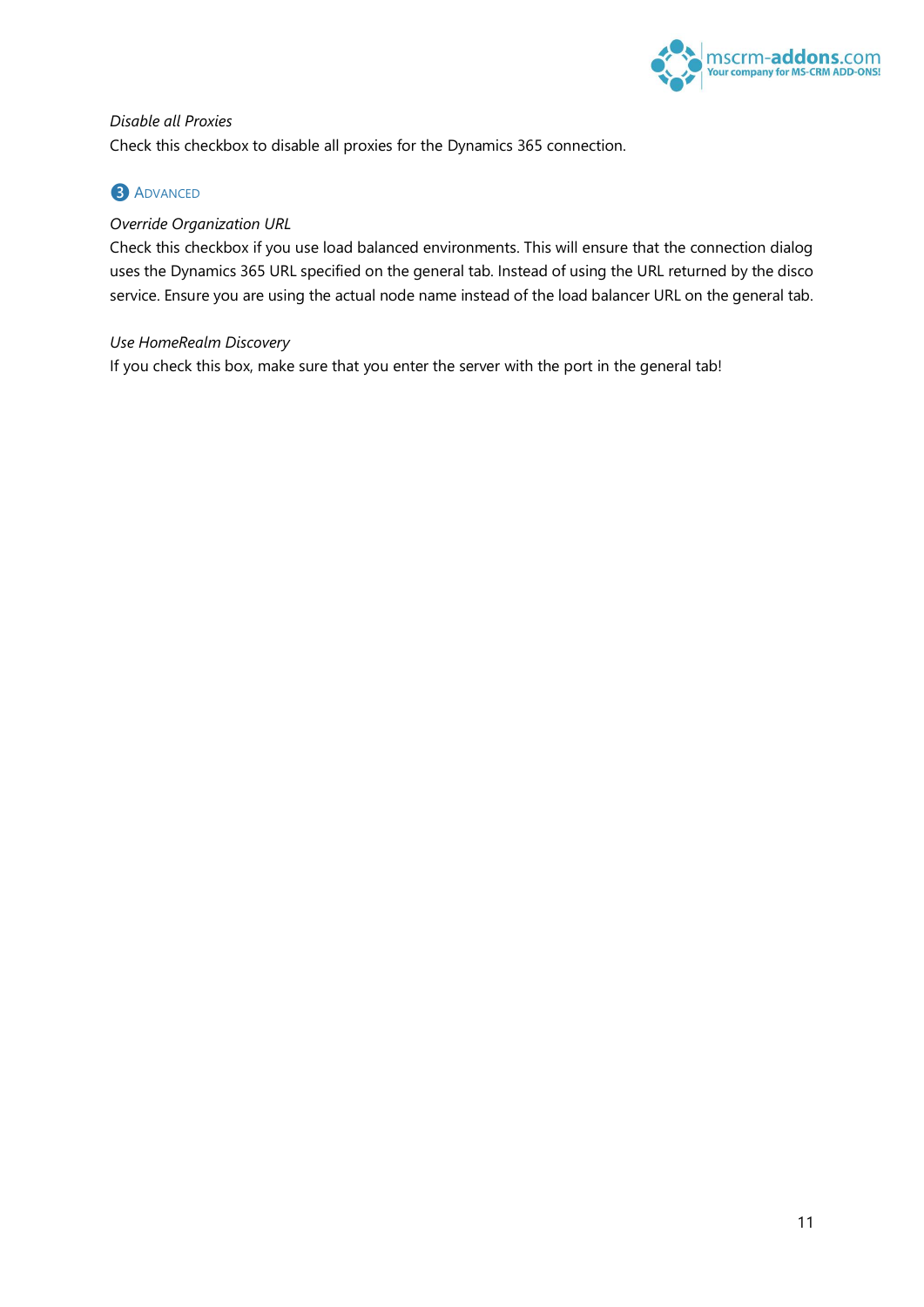

# <span id="page-11-0"></span>4 The Log Tab

| Logon information                                                                                                                                                                                                                                                                                                                                                                                                                                                                                                                                                                                                                                                                                                                                                                                                                                                                                                                                                                                                                                                                                                                                                                                                                                                                                                                                                                                                                                                                                                                                                                                                                                                                                                                                                    |   |
|----------------------------------------------------------------------------------------------------------------------------------------------------------------------------------------------------------------------------------------------------------------------------------------------------------------------------------------------------------------------------------------------------------------------------------------------------------------------------------------------------------------------------------------------------------------------------------------------------------------------------------------------------------------------------------------------------------------------------------------------------------------------------------------------------------------------------------------------------------------------------------------------------------------------------------------------------------------------------------------------------------------------------------------------------------------------------------------------------------------------------------------------------------------------------------------------------------------------------------------------------------------------------------------------------------------------------------------------------------------------------------------------------------------------------------------------------------------------------------------------------------------------------------------------------------------------------------------------------------------------------------------------------------------------------------------------------------------------------------------------------------------------|---|
| Welcome to your Dynamics 365 Connection setup.<br>Please specify your connection details to connect to Dynamics 365. If you do not know the<br>connection details, please contact your system administrator                                                                                                                                                                                                                                                                                                                                                                                                                                                                                                                                                                                                                                                                                                                                                                                                                                                                                                                                                                                                                                                                                                                                                                                                                                                                                                                                                                                                                                                                                                                                                          |   |
| Loa<br>Dynamics 365 Connection   Advanced Settings                                                                                                                                                                                                                                                                                                                                                                                                                                                                                                                                                                                                                                                                                                                                                                                                                                                                                                                                                                                                                                                                                                                                                                                                                                                                                                                                                                                                                                                                                                                                                                                                                                                                                                                   |   |
| [13:48:05] FINISH CrmOrganisations; MemberRuntime in Seconds: 1,9371418<br>[13:48:05] finished with System.Collections.Generic.List'1[Microsoft.Xrm.Sdk.Discovery.OrganizationDetail]<br>[13:48:05] FINISH DiscoverOrganizations: MemberRuntime in Seconds: 0,7185823<br>[13:48:04] [ComToMSCRM.DiscoverOrganizations] execute request<br>[13:48:04] [ComToMSCRM.DiscoverOrganizations] start<br>$[13:48:04]$ start<br>[13:48:04]<br>[13:48:04] [ComToMSCRM.CrmOrganisations] return<br>[13:48:04] FINISH ConnectToDiscovery; MemberRuntime in Seconds: 1,2185595<br>[13:48:04] finished with Microsoft.Xrm.Sdk.Client.DiscoveryServiceProxy<br>[13:48:04] FINISH CreateDiscoveryService: MemberRuntime in Seconds : 1.2185595<br>[13:48:04] FINISH GetDiscoveryProxy(finished with Microsoft.Xrm.Sdk.Client.DiscoveryServiceProxy);<br>MemberRuntime in Seconds: 1,2029393<br>[13:48:04] FINISH GetDiscoveryProxy; MemberRuntime in Seconds: 1,2029393<br>[13:48:04] create DiscoveryServiceProxy<br>[13:48:04] serviceManagement.Authenticate returned Microsoft.Xrm.Sdk.Client.AuthenticationCredentials<br>[13:48:03] authenticate via servicemanagement<br>[13:48:03] Endpoint is not ActiveDirectory<br>[13:48:03] No prinicipalname has been identified<br>[13:48:03] create authcredentials<br>[13:48:03] identified endpoint authentication type OnlineFederation<br>[13:48:03] identify endpoint<br>[13:48:03] Create ServiceManagement<br>[13:48:03] Link callback<br>[13:48:03]<br>[13:48:03] Using on509 servicemanagement based mode<br>[13:48:03]<br>[13:48:03] useGetDiscoveryProxy from https://disco.crm4.dynamics.com/XRMServices/2011/Discovery.svc<br>[13:48:03] use crm2011 default proxy<br>[13:48:03]<br>[13:48:03] create discovery service | Ξ |
| [13:48:03] assign certificate handler                                                                                                                                                                                                                                                                                                                                                                                                                                                                                                                                                                                                                                                                                                                                                                                                                                                                                                                                                                                                                                                                                                                                                                                                                                                                                                                                                                                                                                                                                                                                                                                                                                                                                                                                |   |
|                                                                                                                                                                                                                                                                                                                                                                                                                                                                                                                                                                                                                                                                                                                                                                                                                                                                                                                                                                                                                                                                                                                                                                                                                                                                                                                                                                                                                                                                                                                                                                                                                                                                                                                                                                      |   |

*Figure 13: The Log Tab* 

The log-tab provides you with a detailed log of your actions in real time, so you can easily keep track of them here.

If you find an error that you cannot solve by yourself, please copy the content of the log tab and mail it to our support.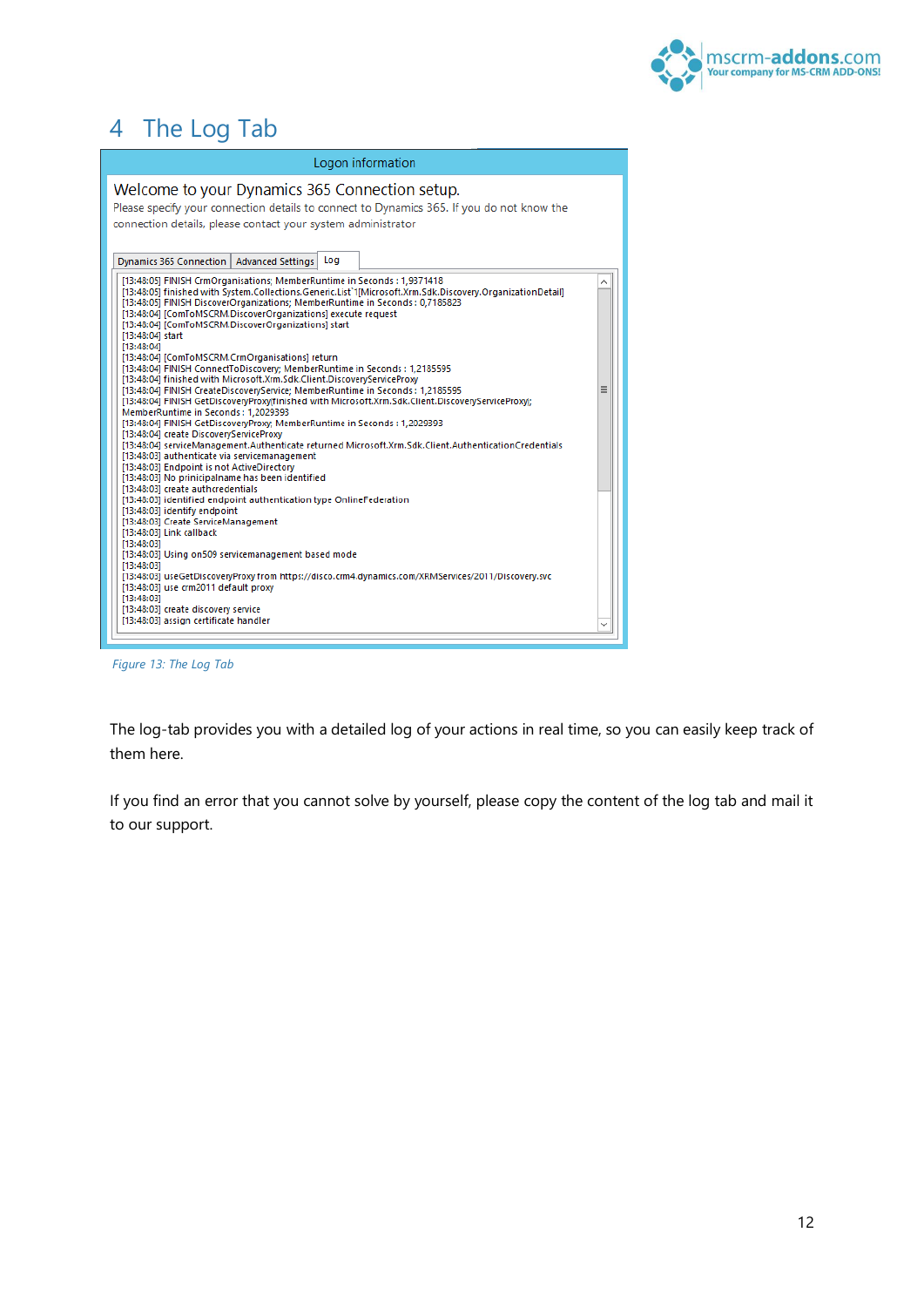

# <span id="page-12-0"></span>5 List of figures